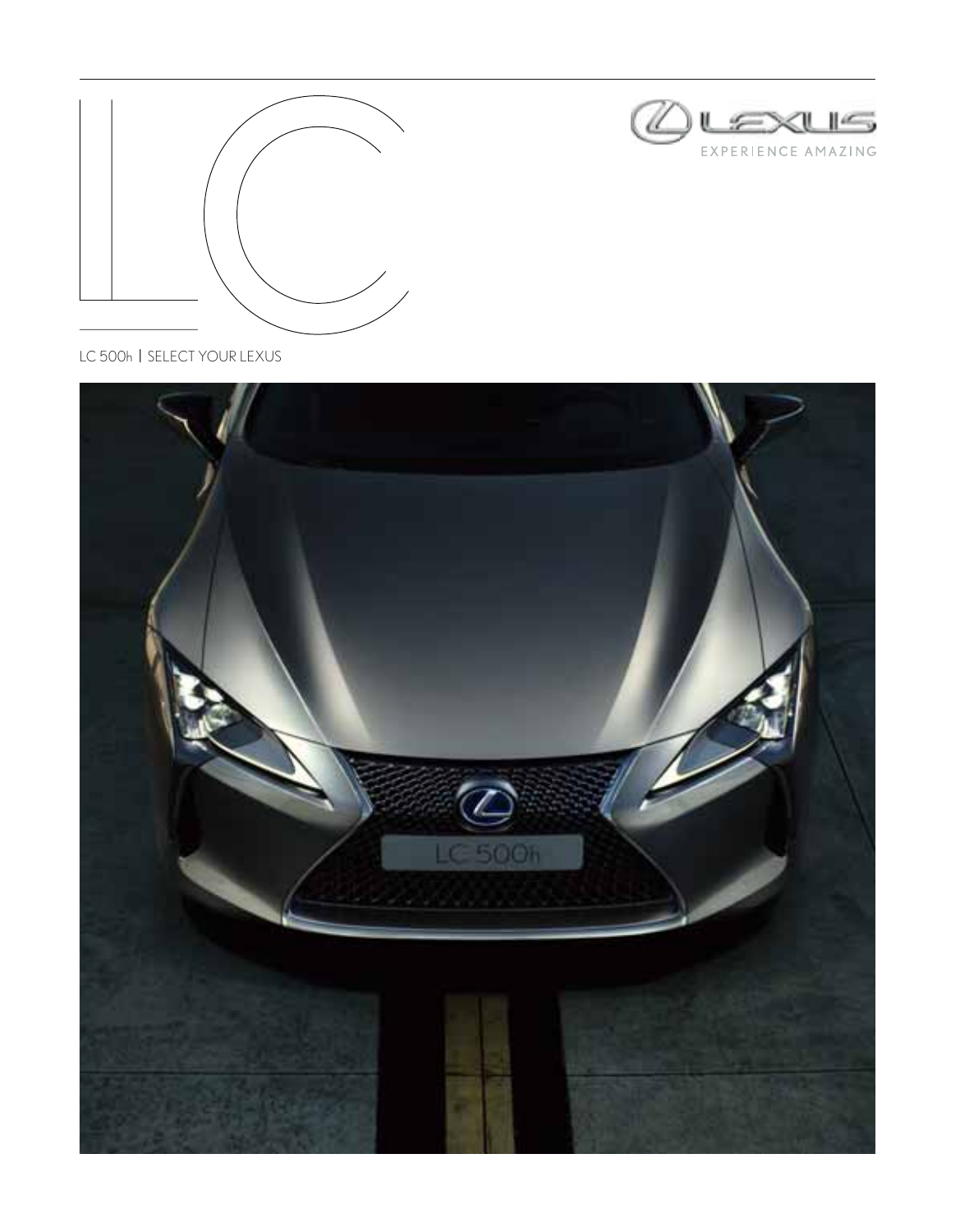### **01. MODELS**

 Discover more about the LC 500h fitted with the world's first Multi Stage Hybrid drivetrain.

Pages 04-07



**02. GRADES** 



Would you rather push to the limit with carbon | Seethe amazing level of standard and exciting | Learn more about LC 500h technologies like fibre roof and active rear wing, or enjoy the luxury | optional features available for your new LC 500h | Lexus Safety System +, Remote Touch Interface of GT cruising? Select from Luxury, Sport or Sport luxury coupé. + grades.

Pages 08-09

**04. TECHNOLOGY** 

and Lexus Premium Navigation.

a Takumi-crafted interior that will make you feel at home every time you drive your new LC 500h.

Pages 14-17



**03. FEATURES** 

Pages 10-13



**05. COLOURS** 



Pages 18-23

**06. EQUIPMENT & OPTIONS** 

extras you can add.

Pages 24-25



### **07. TECHNICAL DATA**

Select your favourite exterior colour and specify | The new LC 500h comes with a wide range of | Study all the key LC 500h technical data before equipment as standard. Learn more about the | ordering your LC luxury coupé.

Pages 26-27





LC 500h Self-Charging Hybrid

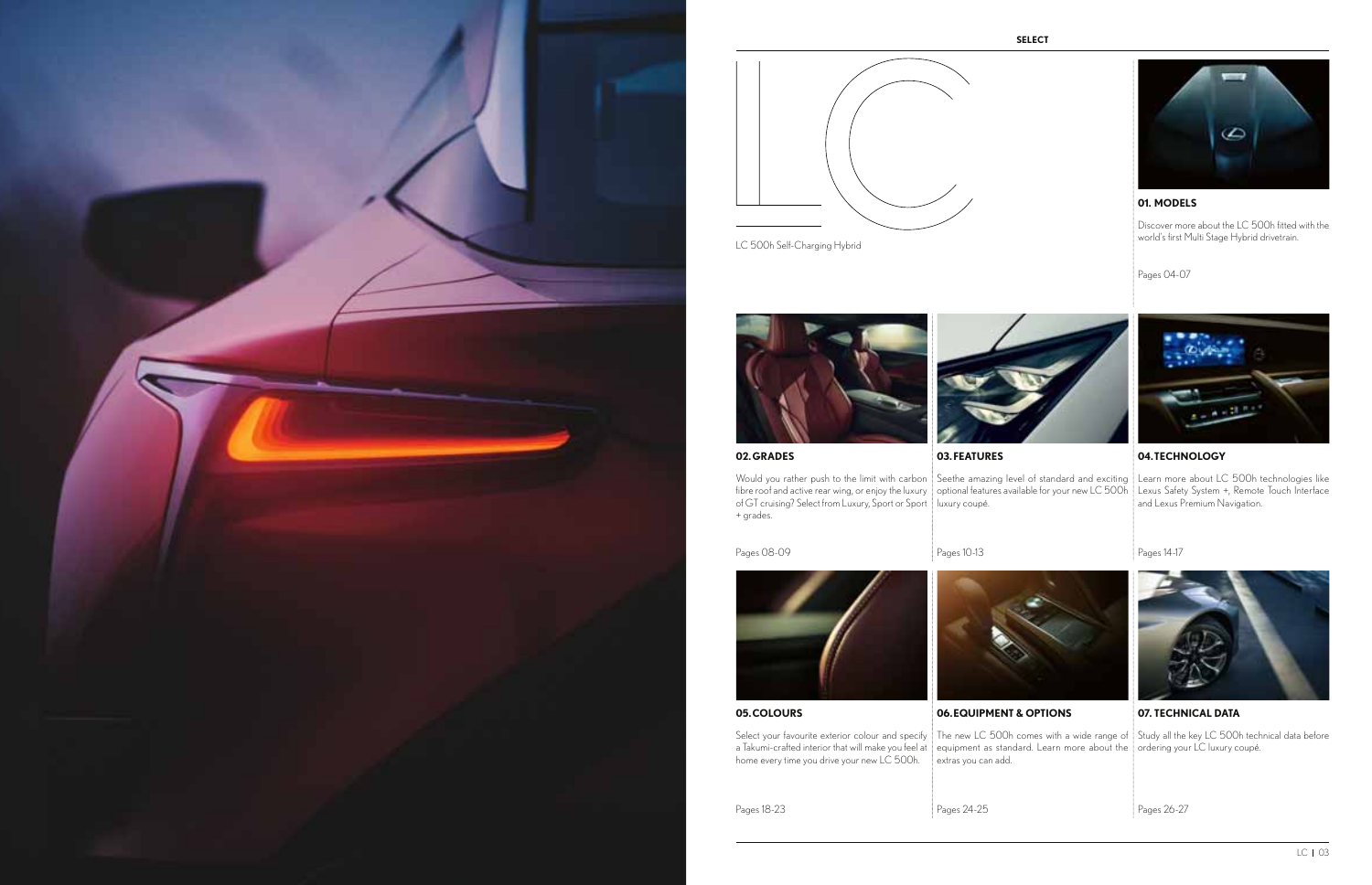Powered by next generation Lexus Multi Stage Hybrid, the new LC 500h revolutionises the way hybrids perform. By adding a multi-stage shift device to its 3.5-litre V6 full hybrid powertrain, our engineers have created a breakthrough car that offers incredible linear acceleration, flexible power and addictive 10-speed shifts using 'M' mode, yet with all the smoothness and efficiency of a Lexus hybrid.



# THE LC 500h

 F White bodywork, 21" forged alloy wheels, powered by Lexus Multi Stage Hybrid.



#### **LEXUS MULTI STAGE HYBRID**

Hybrid System – which cleverly combines the power of are characteristic of Lexus hybrids.

#### **LITHIUM-ION HYBRID BATTERY**

 The LC 500h features the world's first Multi Stage The LC 500h is the first production Lexus to use a a 3.5-litre V6 petrol engine with an advanced electric than conventional nickel-metal hydride units, it fits neatly motor – to amplify output using a pioneering four-stage between the LC's rear seats and the luggage compartment. shift device. This responds much more directly to driver Although small, it has a higher power density, with its 84 input and achieves a higher level of dynamic performance, cells producing 310.8 Volts. Using lithium-ion technology while maintaining the smoothness and efficiency that has also reduced the battery's weight, helping lower the compact, lightweight, lithium-ion hybrid battery. Smaller LC 500h's overall mass while improving its dynamic handling and performance.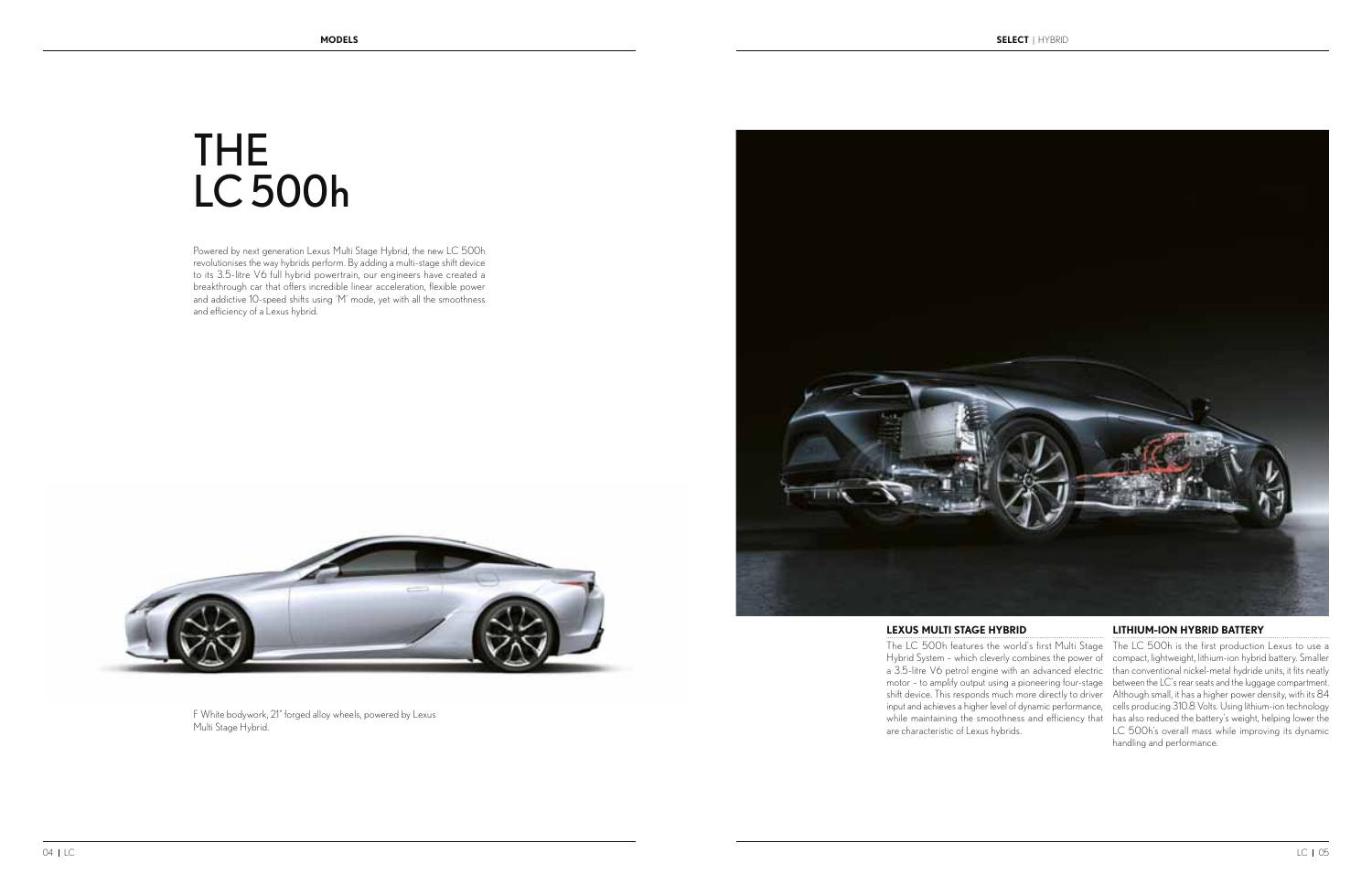#### **START UP, DRIVING OFF**

When starting off, the powerful electric motor can swiftly propel the LC 500h At speeds above 65 km/h the ultra-smooth Atkinson Cycle petrol engine up to 65 km/h, with electric power supplied by the hybrid battery. At this cuts in quietly, while still receiving assistance from the electric motor when point the vehicle is almost silent, uses no petrol and produces zero emissions.

#### **NORMAL DRIVING CONDITIONS**

required. Through the near perfect distribution of its petrol and electric power sources, the LC 500h provides extraordinary driving enjoyment – together with low emissions and modest fuel consumption.

#### **FULL THROTTLE ACCELERATION**

#### **DECELERATION, STOPPING, REGENERATIVE BRAKING**

 Accelerate powerfully and the power of the electric motor instantaneously When decelerating or coming to a halt, the petrol engine turns off, cutting supplements the 3.5-litre petrol engine. Together they deliver a potent surge of torque to give breathtakingly fast linear acceleration precisely when you need it. emissions to zero. Brake, or take your foot off the accelerator, and regenerative braking harnesses the kinetic energy lost in other cars. It converts this into electrical energy for storage in the hybrid battery, which is why a Lexus Self-Charging Hybrid is always ready to go.

## EXPERIENCE LEXUS HYBRID DRIVE

![](_page_3_Picture_3.jpeg)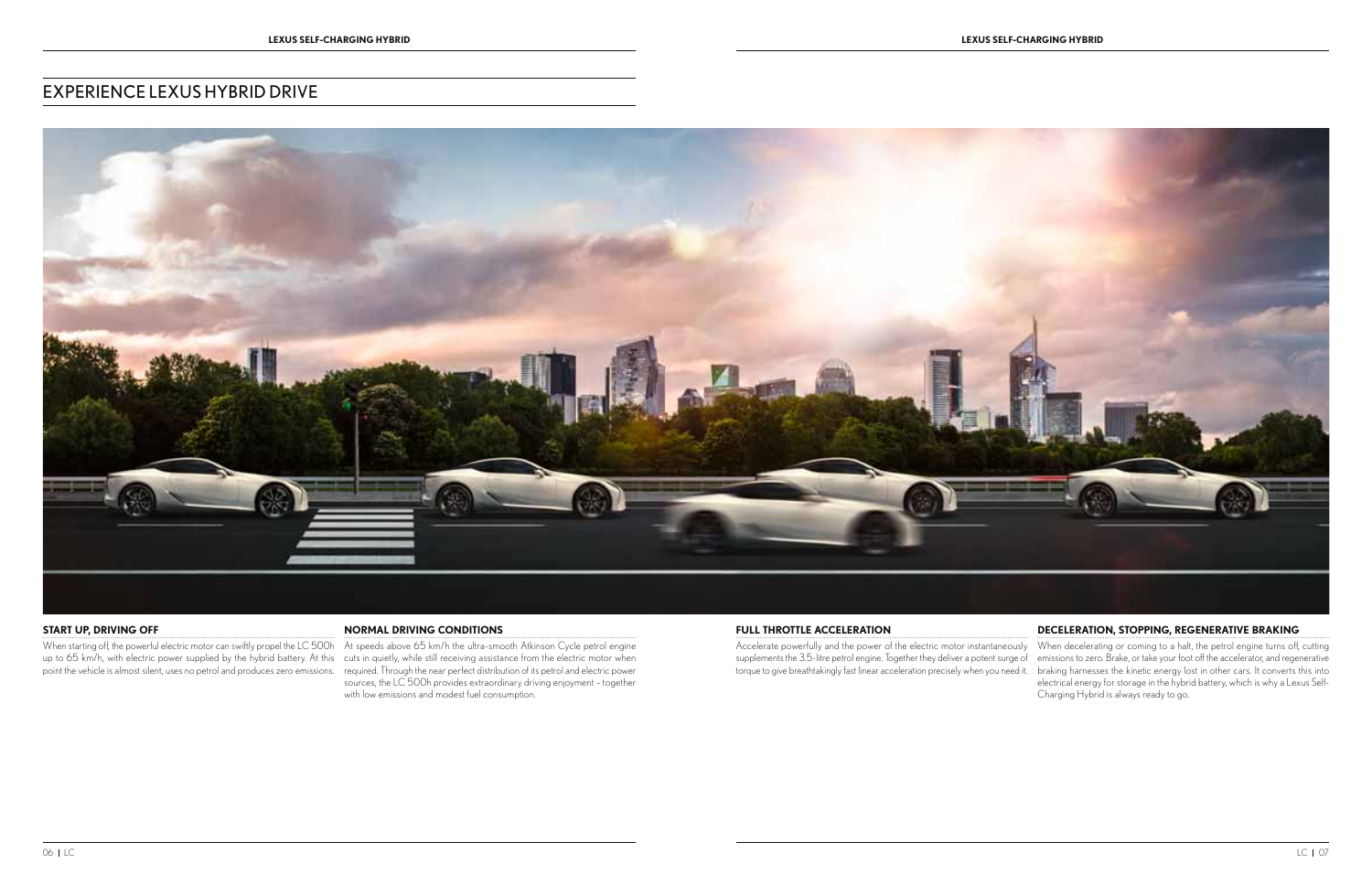![](_page_4_Picture_1.jpeg)

 As you'd expect from Lexus, the LUXURY package on the new LC has an amazing level of equipment.

Carbon-fibre roof

![](_page_4_Picture_3.jpeg)

## LUXURY

### Sport +

 Providing the ultimate in LC performance, the Sport + package has technologies like Lexus Dynamic Handling and a retractable rear wing.

## SPORT

 For those in search of extra performance, the SPORT package offers features like forged alloy wheels and a weight-saving carbon fibre roof.

| 21" forged alloy wheels                          |
|--------------------------------------------------|
| Carbon-fibre roof                                |
| Carbon fibre scuff plates with LEXUS inscription |
| LED front and rear lights                        |
| Sports front seats                               |

![](_page_4_Picture_7.jpeg)

| Alcantara <sup>®</sup> upholstery                      |
|--------------------------------------------------------|
| 13-Speaker Mark Levinson audio system                  |
| 10.3" Lexus Premium Navigation, Remote Touch Interface |
| Adaptive Variable Suspension                           |
| Drive Mode Select                                      |

| 21" forged alloy wheels                                |
|--------------------------------------------------------|
| Carbon-fibre roof                                      |
| Alcantara <sup>®</sup> roof lining                     |
| 13-Speaker Mark Levinson audio system                  |
| 10.3" Lexus Premium Navigation, Remote Touch Interface |

| Variable Gear Ratio steering (VGRS)                 |
|-----------------------------------------------------|
| Lexus Dynamic Handling with 4-wheel active steering |
| Torsen Limited Slip Differential (LSD)              |
| Retractable rear spoiler                            |
| Drive Mode Select                                   |
|                                                     |

| 20" cast alloy wheels                            |
|--------------------------------------------------|
| Glass roof                                       |
| LED front and rear lights                        |
| Heated and ventilated front seats                |
| 10-way adjustable front seats with driver memory |
| Smooth leather upholstery                        |

![](_page_4_Picture_5.jpeg)

| 12-speaker Pioneer® audio system                       |
|--------------------------------------------------------|
| 10.3" Lexus Premium Navigation, Remote Touch Interface |
| Lexus Safety System +                                  |
| Adaptive Variable Suspension (AVS)                     |
| Drive Mode Select                                      |
|                                                        |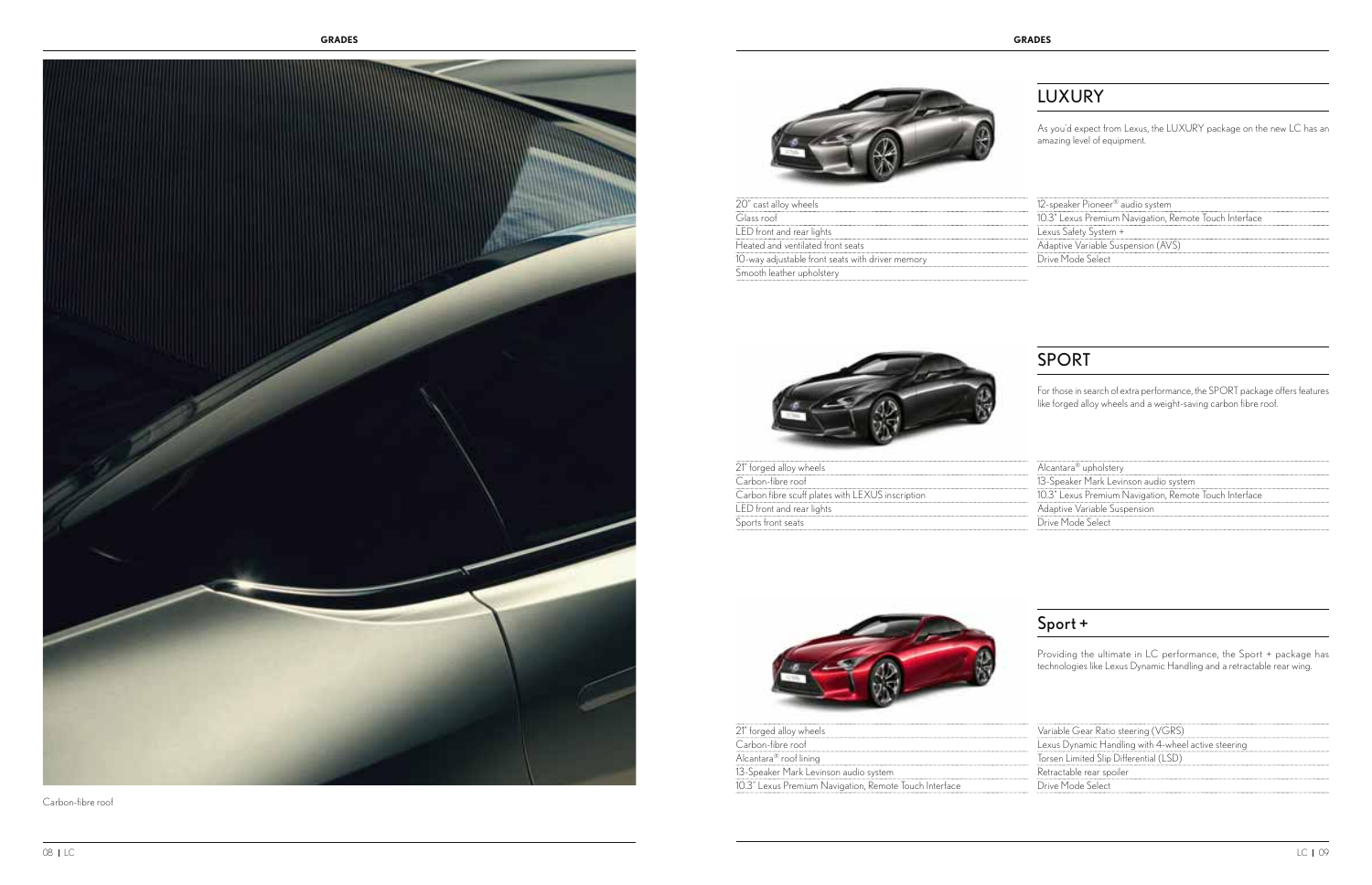![](_page_5_Picture_2.jpeg)

#### **01. 20" CAST ALLOY WHEELS\***

 Precision cast and machined, 5-quadruple-spoke noise reducing wheels, with a dark grey metallic coating. Front: 20-inch x 8.5/2J, inset 25 Rear: 20-inch x 9.5/2J, inset 26

\* Please note that wheels for snow chains are also available with this wheel design and size

#### **02. 20" FORGED ALLOY WHEELS (NOT AVAILABLE IN NORTHERN EUROPE)**

 Forged 5-twin-spoke wheels with an eye-catching polished finish. Front: 20-inch x 8.5/2J, inset 25 Rear: 20-inch x 9.5/2J, inset 26

#### **03. 21" FORGED ALLOY WHEELS**

 Forged 5-twin-spoke lightweight wheels. Front: 21-inch x 8.5/2J, inset 25 Rear: 21-inch x 9.5/2J, inset 26

#### **04. LED HEADLIGHTS**

 This ultra-compact LED triple-projector headlight unit was specially developed to allow an exceptionally short front overhang on the LC 500h, crucial for high-speed handling.

#### **05. GLASS ROOF**

 Creating a feeling of airy freedom in the LC 500h cabin, chrome-plated mouldings along the side of the glass roof amplify the elegant coupé profile, the rear edges echoing the lines of a traditional Japanese sword.

### **06. CARBON FIBRE ROOF**

 Lowering the LC's centre of gravity, this beautifully finished woven carbon fibre roof is manufactured at our Motomachi factory using a new high-speed resin transfer moulding process.

#### **07. LED HOLOGRAPHIC REAR LIGHTS**

 Inspired by the afterburners of jet fighter aircraft, eye-catching taillights with a sculpted metallic frame project an infinite Lexus 'L' motif. Closer inspection reveals the boot lock integrated seamlessly in the rear light moulding.

![](_page_5_Picture_20.jpeg)

![](_page_5_Picture_3.jpeg)

![](_page_5_Picture_4.jpeg)

03

![](_page_5_Picture_21.jpeg)

![](_page_5_Picture_22.jpeg)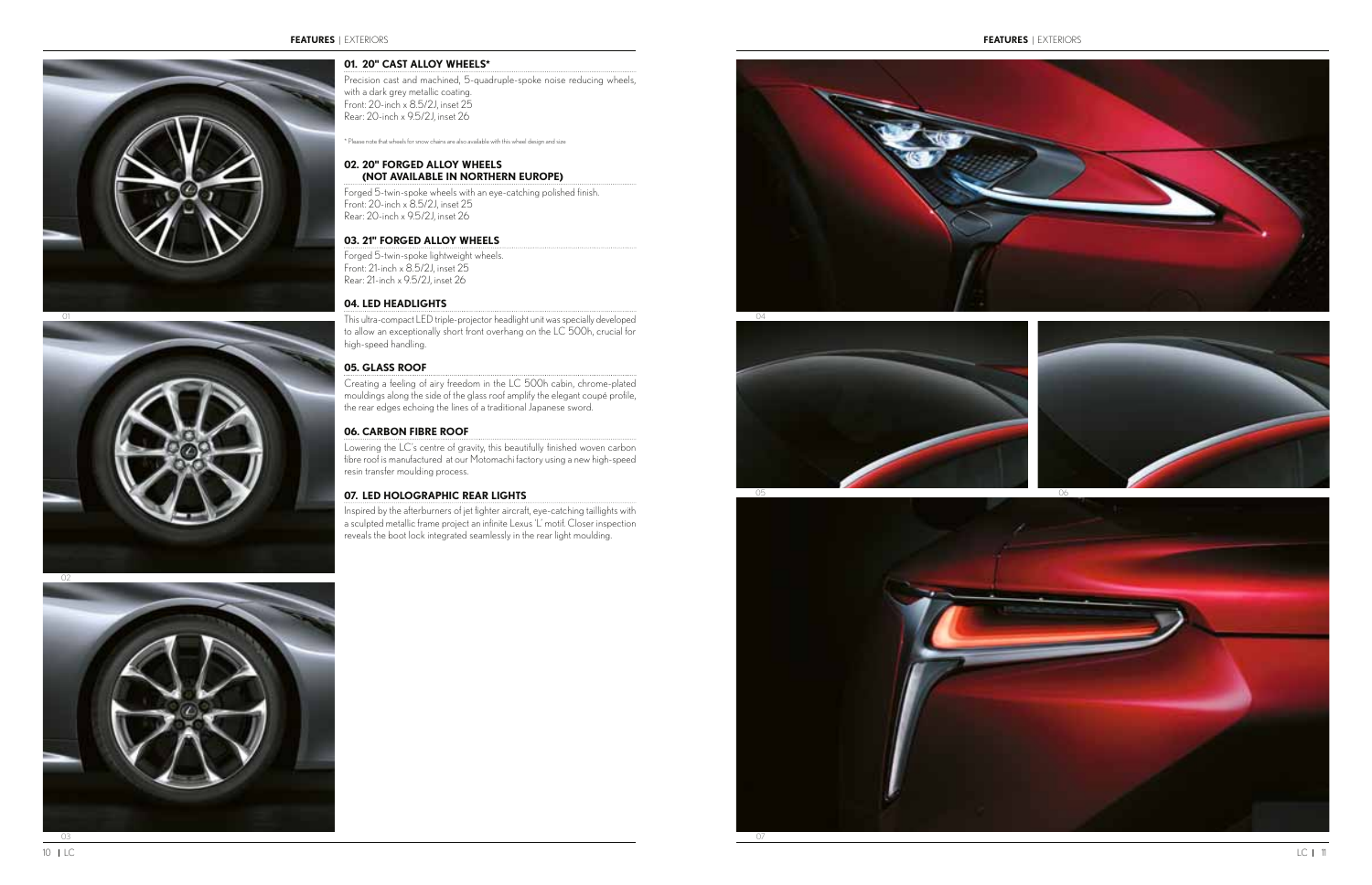![](_page_6_Picture_32.jpeg)

#### **01. DRIVER-FOCUSED COCKPIT**

 To reduce eye movement and potential distraction, all important instruments and displays are positioned close to your view of the road ahead. Controls you use frequently, like Drive Mode Select, are concentrated around the steering wheel.

#### **02. CLIMATE CONCIERGE / NANOE ® TECHNOLOGY**

 Breakthrough 'Climate Concierge' automatically adjusts cabin, seat and steering wheel temperatures. Additionally, pioneering nanoe ® technology releases negatively charged particles into the cabin to purify the air and effectively deodorise seats. They also have a pleasant, moisturising effect on your skin and hair.

### **03. ALCANTARA® SPORTS SEATS**

 The LC 500h can be ordered with figure-hugging sports seats with exclusive side bolsters that firmly hold you around fast corners. They are expertly upholstered by 'Takumi' craftspeople in a combination of contrasting Alcantara ® and genuine leather.

#### **04. LEATHER SEATS**

 Beautifully stitched leather seats offer the best possible combination of support and comfort. LC Chief Engineer Sato himself was involved in developing this new design that went through a total of 50 test cycles.

#### **05. MACHINED PEDALS**

 A machined aluminium accelerator pedal, brake pedal, and large footrest with an anodized aluminium finish deliver true sports performance.

#### **06. ALCANTARA® DOOR PANELS**

 The draping effect of the Alcantara ® door panels and the arrangement of the perforations in the leather seat upholstery are further hallmarks of the attention to detail invested in this outstanding luxury coupé.

#### **07. ANALOGUE CLOCK WITH 'L' MOTIF**

 Discover the discreet Lexus 'L' motif in the face of the analogue clock and the tactile raised surfaces of the air vent controls.

#### **08. KEY COVER\***

 Stylish cover to protect your LC's SmartAccess key. Crafted in black simulated leather with profile stitching and an embossed Lexus logo on the back. The loop on top allows your key to hang in a valet box.

#### **09. FLOOR MAT\***

 Luxurious black textile mats made of acuvelour to complement the sound absorbing qualities of your car's carpets. The driver's mat has a special fixing to prevent slippage during use.

### **10. BOOT LINER\***

 Tailored to fit the boot of your LC 500h and provide protection against dirt and spills. The design features a special anti-slip surface pattern to help stop luggage moving.

![](_page_6_Picture_26.jpeg)

![](_page_6_Picture_27.jpeg)

![](_page_6_Picture_28.jpeg)

![](_page_6_Picture_34.jpeg)

![](_page_6_Picture_33.jpeg)

![](_page_6_Picture_29.jpeg)

![](_page_6_Picture_2.jpeg)

![](_page_6_Picture_4.jpeg)

![](_page_6_Picture_3.jpeg)

![](_page_6_Picture_5.jpeg)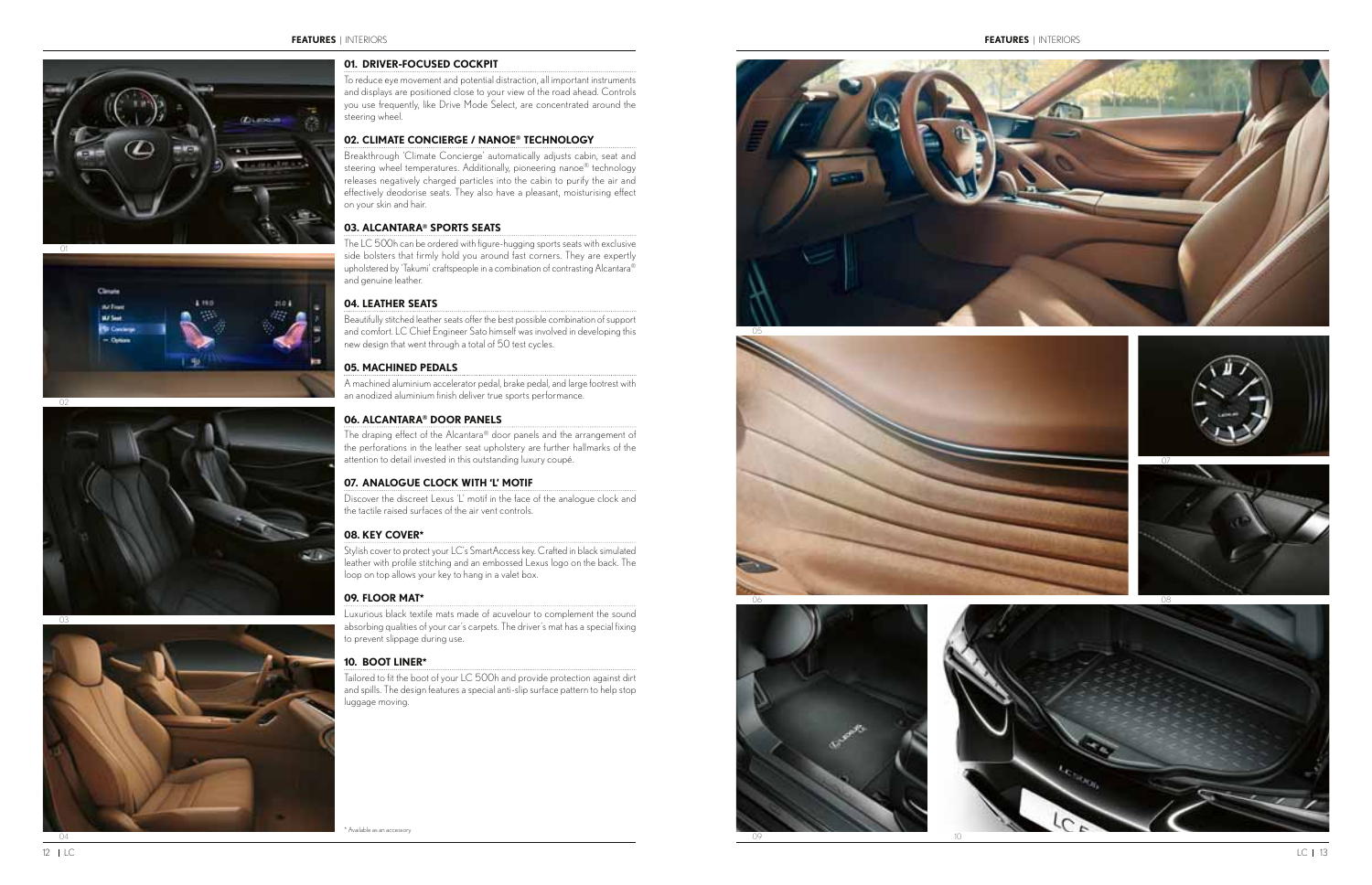![](_page_7_Picture_2.jpeg)

![](_page_7_Picture_3.jpeg)

#### **01. MULTI-INFORMATION DISPLAY**

 To keep you up-to-date with all key driving data – such as safety warnings and navigation guidance - a colour multi-information display is integrated within the central instruments.

#### **02. EXTRA-WIDE COLOUR HEAD-UP DISPLAY**

 Reducing the need to look away from the road ahead, selected driving data is projected in brilliant colour directly onto the windscreen via our latest Head-Up Display technology (174 mm x 48 mm).

#### **03. LEXUS PREMIUM NAVIGATION**

 This world-class 13-speaker Mark Levinson® Premium Surround system with GreenEdge™ technology is special tailored to the acoustic properties of the LC cabin. Delivering a digital home-theatre experience, fidelity is further enhanced by Clari-Fi<sup>TM</sup> that rebuilds sound lost in MP3 digital compression.

 Perfectly positioned for a relaxing drive, the extra large high definition 10.3-inch central display can be operated by voice command or the Touch Pad with Remote Touch Interface that is as easy to use as a smartphone or tablet. Its split-screen capability allows you to simultaneously access information, such as Lexus Premium Navigation and climate data.

#### **04. 12-SPEAKER PIONEER® AUDIO**

 Producing incredibly pure sound, a 12-speaker Pioneer® audio system (with subwoofer) is fitted as standard to all grades. This features an AM/ FM RDS tuner, CD player and Bluetooth® connectivity.

#### **05. 13-SPEAKER MARK LEVINSON®**

#### **01. DYNAMIC RADAR CRUISE CONTROL**

 For a more relaxing drive, Dynamic Radar Cruise Control maintains a set distance between the LC and the vehicle ahead, even if that vehicle varies its speed.

#### **02. LANE KEEPING ASSIST & AUTOMATIC HIGH BEAM**

 Lane Keeping Assist (LKA) uses a camera in the front windscreen to monitor your position in lane. If you start drifting out of lane, LKA will activate a warning buzzer and give brief corrective steering input.

At night, Automatic High Beam uses the same camera as Lane Keeping Assist to detect oncoming vehicles and automatically dip the high beam headlights. This reduces the chance of accidentally dazzling other drivers and lets you concentrate on the road ahead..

#### **03. BLIND SPOT MONITOR & REAR CROSS TRAFFIC ALERT**

 Radar devices mounted in the rear bumper detect vehicles in adjacent lanes that are not visible in the door mirrors. If the driver is indicating to change lane and a vehicle enters the blind spot, a warning signal appears in the relevant door mirror(s).

The Rear Cross Traffic Alert function uses Blind Spot Monitor radar to detect vehicles approaching the area behind the vehicle in a car park. When necessary, it alerts you with a buzzer and a visual display in the door mirrors.

#### **04. ROAD SIGN ASSIST**

 The Road Sign Assist (RSA) system on the LC 500h recognises traffic signs using the windscreen mounted camera, and provides information to the driver in the multi-information display. RSA can detect signs that are compliant with the Vienna Convention (including electroluminescent and flashing signs).

#### **05. TYRE PRESSURE WARNING SYSTEM**

 Receiving data from a sensor installed in each tyre, the multi-information display tracks tyre pressure data and warns accordingly should pressure drop in one or more tyres.

#### **06. PARKING ASSIST MONITOR**

 To make parking even easier, sensors in the rear bumper link with an in-car beeper to warn of obstacles in your way. The beeper can be turned off when not required. Engage reverse and the view behind the LC 500h is relayed to the 10.3-inch display, complete with on-screen guides to assist parking.

![](_page_7_Picture_5.jpeg)

![](_page_7_Picture_6.jpeg)

![](_page_7_Picture_4.jpeg)

![](_page_7_Picture_33.jpeg)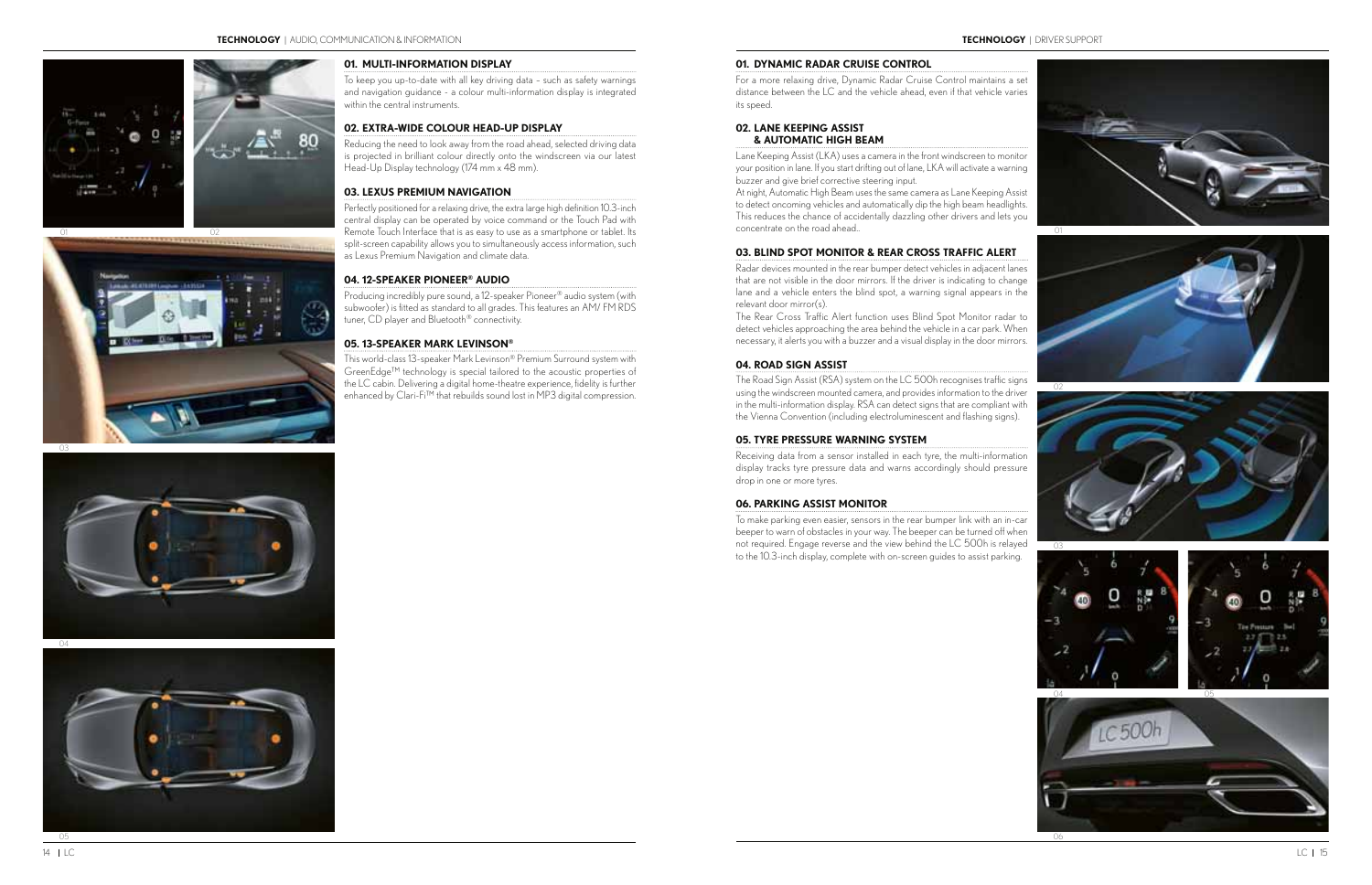![](_page_8_Picture_2.jpeg)

#### **01. LEXUS SAFETY SYSTEM +**

 Breakthrough Lexus Safety System + is standard on the LC 500h and includes a Pre-Collision System with pedestrian detection; Lane Keeping Assist to help you stay on course; Automatic High Beam for enhanced vision at night; and Dynamic Radar Cruise Control, which regulates your speed to that of the vehicle in front.

### **02. PRE-COLLISION SYSTEM**

 Millimetre-wave radar and an on-board computer calculate collision risk ahead. If the risk is high, Pre-Collision System alerts the driver and brake pressure is increased. When a collision is deemed unavoidable, the brakes will be applied automatically as necessary and the front seatbelts tightened. Furthermore, if an object (such as a pedestrian) is detected in front, automatic braking will activate at speeds between about 10 and 80 km/h to help avoid a collision.

 Located beside the steering wheel, so you can concentrate on the road ahead, Drive Mode Select lets you shift between Eco / Comfort, Normal / Custom, Sport S / Sport S+ modes.

#### **03. POP UP HOOD**

 Activated by sensors mounted in the front bumper, should you collide with a pedestrian, the Pop Up Hood slightly raises the level of the bonnet to give more space between it and the hard components of the engine underneath. This reduces the risk of injuries to the pedestrian.

#### **04. 9 AIRBAGS**

 In addition to an immensely strong passenger safety cell, occupant protection is provided by eight airbags. The driver and front passenger are protected by 2-stage head airbags, as well as knee and side airbags. Curtain shield airbags run the full length of both cabin sides. All seatbelts are also specified with pre-tensioners.

#### **01. DRIVE MODE SELECT**

#### **02. 10-SPEED PADDLE SHIFTS, MANUAL 'M' MODE**

 For more fun on the road and an incredibly direct, dynamic response, 'M' mode has been adopted for the LC 500h (the first time on a Lexus hybrid) that allows the driver to freely select and hold any gear using the paddle shifters.

#### **03. LEXUS DYNAMIC HANDLING, FOUR-WHEEL ACTIVE STEERING**

 Available on SPORT + models, for a more enjoyable and dynamic drive, Lexus Dynamic Handling constantly computes and adjusts the optimum steering angles for all four wheels.

#### **04. ADAPTIVE VARIABLE SUSPENSION**

 For an even sharper and more refined drive, in response to your driving style and road conditions, Adaptive Variable Suspension controls the damping force of all four shock absorbers – managing an incredible 650 different suspension settings.

#### **05. HIGH BODY RIGIDITY**

 To create a strong body frame, non-deforming LC 500h parts are made of ultra-high-tensile strength steel, while lightweight aluminium is used for door, boot and bonnet panels. Additionally, strong yet lightweight Carbon Fibre Reinforced Plastic is used for components like the roof and doorframes.

![](_page_8_Picture_4.jpeg)

![](_page_8_Picture_3.jpeg)

![](_page_8_Picture_27.jpeg)

![](_page_8_Picture_28.jpeg)

 Under no circumstances should Lexus Safety System + be used to replace your driving skills at the wheel. Please read the instructions very carefully before operating the system and remember the driver is always responsible for safety. Details of specifications and equipment are subject to change to suit local conditions and requirements. Please enquire at your local Lexus Authorised Retailer.

![](_page_8_Picture_14.jpeg)

![](_page_8_Picture_25.jpeg)

![](_page_8_Picture_29.jpeg)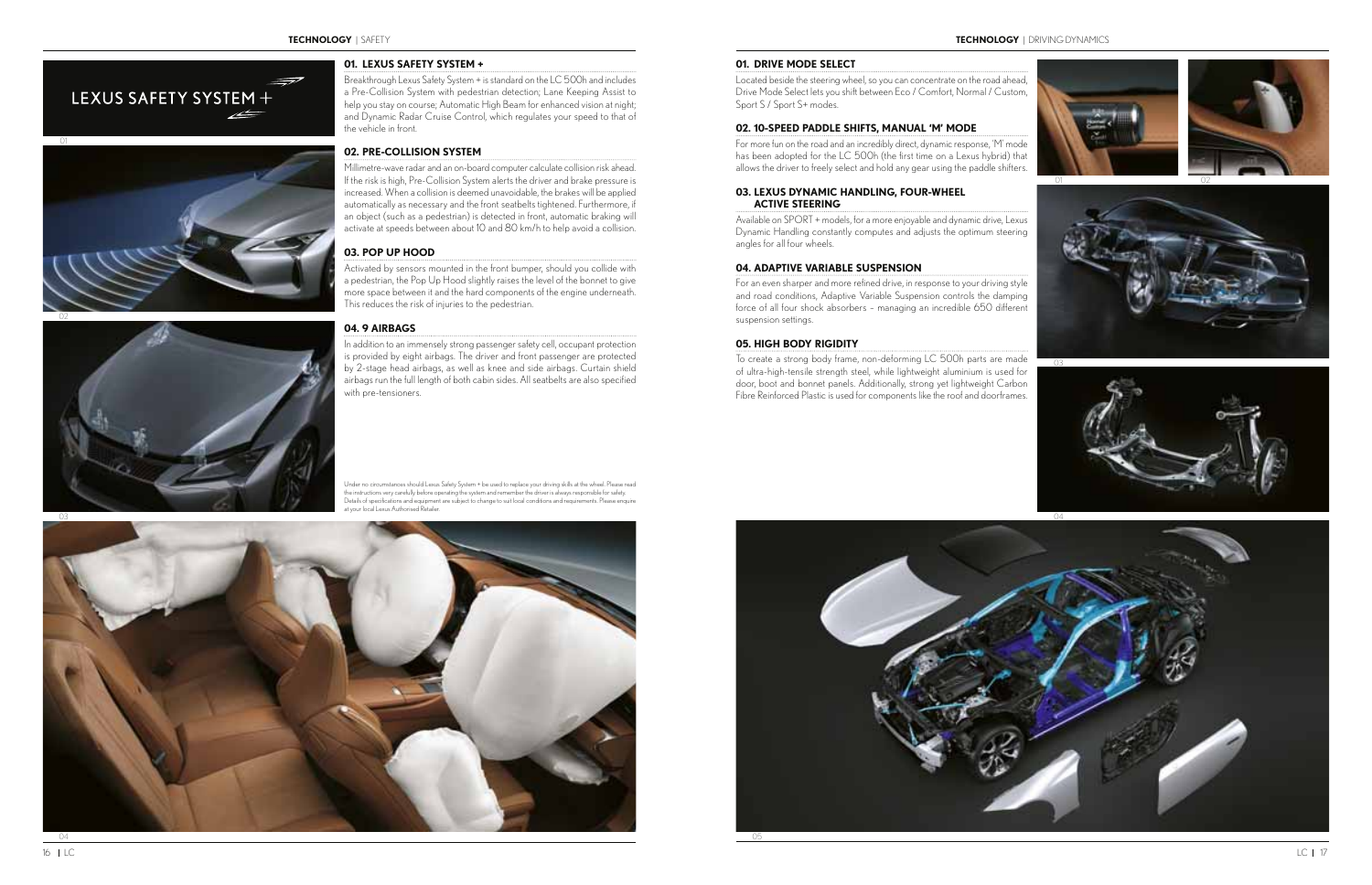![](_page_9_Picture_3.jpeg)

**SONIC TITANIUM | 1J7 DARK GRANITE | 1G0** 

![](_page_9_Picture_5.jpeg)

![](_page_9_Picture_7.jpeg)

![](_page_9_Picture_9.jpeg)

 **BLACK** | 2121 **GRAPHITE BLACK** | 223

 **RADIANT RED** | 3T5 **COPPER BROWN** | 4X2

#### **FLARE YELLOW** | 5C1 **DEEP BLUE** | 8X5

![](_page_9_Picture_11.jpeg)

1 Solid colour

Please note: Due to printing variances, actual paintwork colours may vary slightly from those illustrated.

### DEVELOPING A NEW LEXUS PAINT COLOUR IS BOTH COMPLEX AND TIME CONSUMING

![](_page_9_Picture_13.jpeg)

new colours are introduced when cars like the LC are launched. The Lexus me in our division." paint palette totals some 30 different colours: It includes Flare Yellow, a new colour designed for the LC, as well as metallic finished like Sonic Silver and Even after a colour has been decided upon, there's plenty to do. At various Sonic Titanium.

Lexus designers never use off-the-shelf colours, preferring instead to develop "Every time I meet someone or walk into a shop or go to someone's house, their own, from scratch, a process that can take up to two years. Often these I check out colours and materials," she says. "There are a lot of people like

Developed especially for the new LC, Flare Yellow is an emotional colour that evokes agile driving performance. Multiple yellow coats are applied to create a highly chromogenic colour. By layering the two different coats of a high saturation yellow base and a strongly brilliant mica base, a colour with has been realised.

There are no shortcuts to creating a new Lexus colour: a designer's decision Selecting the final colour is not easy. A colour that is dazzling on a summer comes only after going through hundreds of samples. "When developing a morning can appear sickly in the shade or under showroom lamps. Designers new colour I see so many shades of paint that I sometimes can't see straight also have to contend with the vagaries of their own preferences. "The odd at the end of the day," says Megumi Suzuki, one of our most experienced thing about colour is that your perception of it can change depending on colour designers. To do her job, it takes a grasp of chromatic and a keen eye. the season, how you feel that day and the trends you're seeing," says Suzuki.

high saturation and strong brilliance unlike anything seen before at Lexus floodlights, in sunlight, shade and overcast conditions, and at different times stages during development, Suzuki had to enlist a small army of experts: Lab technicians who mix the paint, clay sculptors, engineers and the assembly-line paint shop crew who would give each LC a flawless, uniform coat. Every few weeks Kansai Paint (a Lexus paint supplier) produces a new batch, and Lexus designers give the samples a thorough look-over, bending the test panels to mimic the contours of a car. All are scrutinised indoors and outdoors, under of the day and months of the year.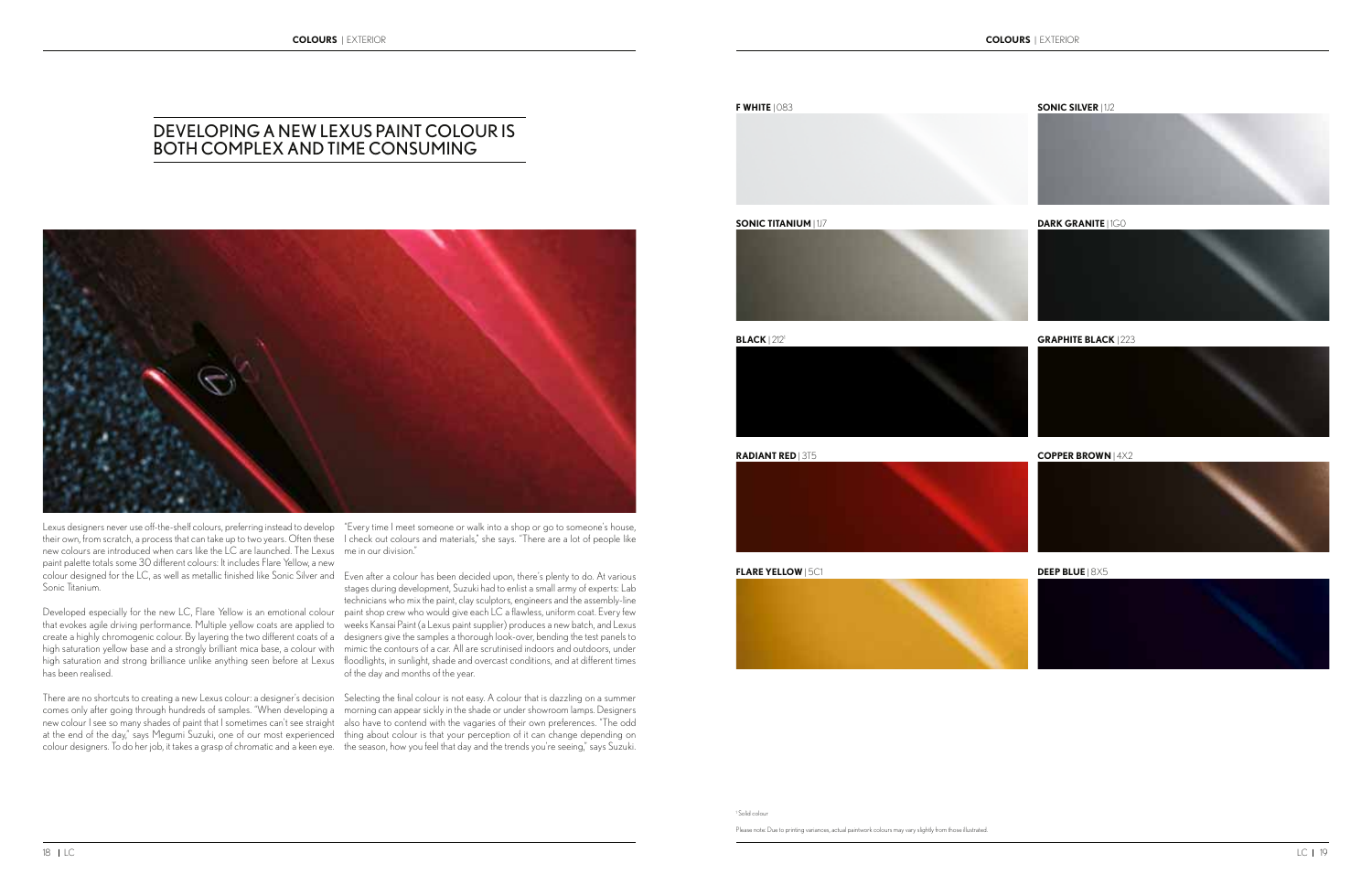$\overline{O}$ 

The images on the following 3 pages illustrate a selection of the interior combinations available. Your local Lexus Authorised Retailer will be pleased to provide you with any further help.

![](_page_10_Picture_8.jpeg)

![](_page_10_Picture_9.jpeg)

 At Lexus, we believe in doing things the hard way. Why go to such lengths? tested to destruction. This involves many rigorous durability tests that include blowtorching, freezing, puncturing, abrasion and exposure to extreme humidity.

Because, when you're striving for excellence, the Simply because the interior of a vehicle can be a hard way is the only way. Take, for instance, the harsh environment in terms of the knocks, spills and methodology used in selecting our highest-grade mishaps it will receive over time. And so the leather leathers. Our goal is to find those hides that have we choose must be as durable and forgiving as it tactile softness and lasting strength. These are can be. By applying such torturous treatment at the not characteristics that sit easily together, but it is the earliest stage, it goes a long way to ensuring that only combination we will accept for Lexus interiors. the leather will perform impeccably, while keeping And so, before any leather is chosen, samples are its soft feel and flawless looks, for years to come.

' Smooth leather is standard on Luxury grade.<br><sup>2</sup> Alcantara® is standard on SPORT and SPORT + grades. <sup>3</sup> Semi-aniline leather is available as an option on Luxury grade.

![](_page_10_Picture_11.jpeg)

![](_page_10_Picture_13.jpeg)

![](_page_10_Picture_14.jpeg)

![](_page_10_Figure_2.jpeg)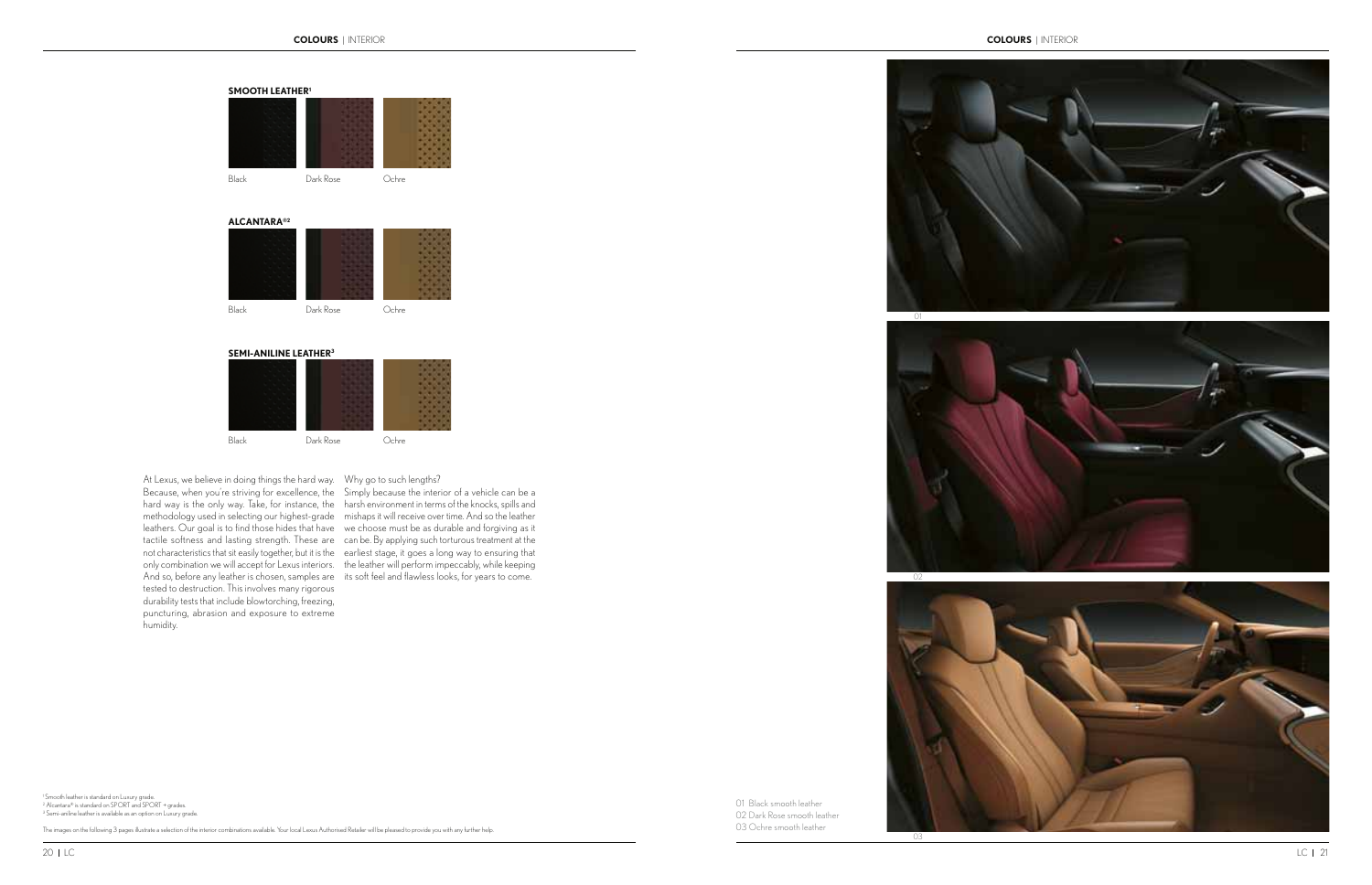![](_page_11_Picture_11.jpeg)

![](_page_11_Picture_2.jpeg)

04 Black Alcantara® 05 Dark Rose Alcantara® 06 Ochre Alcantara®

07 Black semi-aniline leather 08 Dark Rose semi-aniline leather 09 Ochre semi-aniline leather

![](_page_11_Picture_6.jpeg)

![](_page_11_Picture_7.jpeg)

![](_page_11_Picture_3.jpeg)

![](_page_11_Picture_8.jpeg)

![](_page_11_Picture_4.jpeg)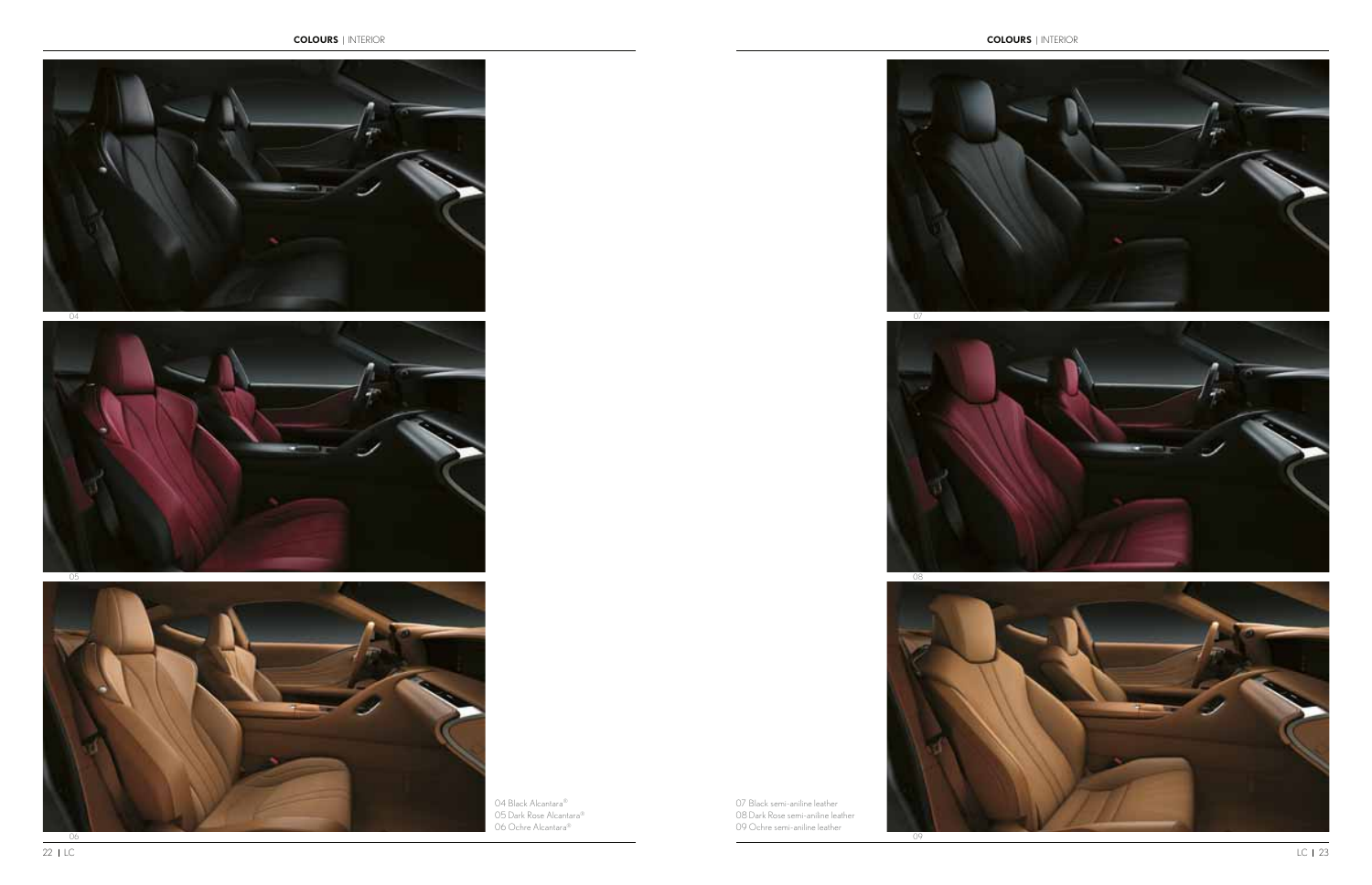| Available as standard on all LC 500h grades |
|---------------------------------------------|
| Standard on specific grade(s)               |
| $\bullet$ Available as an option            |
| – Not available                             |

1 Only available with Ochre trim on Luxury grade. 2 Please note: Smooth leather or semi-aniline leather upholstery applies to the front seats only; the rear seat upholstery is Tahara.

| <b>EXTERIOR   FEATURES</b>                                                              | <b>LUXURY</b> | <b>SPORT</b>                                                                                                   | SPORT+ |
|-----------------------------------------------------------------------------------------|---------------|----------------------------------------------------------------------------------------------------------------|--------|
| 20" Alloy wheels, machined finish, 245/45 (front) and 275/40 (rear) R20 tyres           |               |                                                                                                                |        |
| 20" Forged alloy wheels, blade-shape design, 245/45 (front) and 275/40 (rear) R20 tyres |               |                                                                                                                |        |
| 21" Forged alloy wheels, two-tone finish, 245/40 (front) and 275/35 (rear) R21 tyres    |               |                                                                                                                |        |
| Glass roof                                                                              |               |                                                                                                                |        |
| Carbon roof                                                                             |               |                                                                                                                |        |
| Headlights, triple LED                                                                  |               |                                                                                                                |        |
| Headlamp cleaners                                                                       |               |                                                                                                                |        |
| Daytime running lights, LED                                                             |               |                                                                                                                |        |
| Rear combination lights, LED                                                            |               |                                                                                                                |        |
| Rear fog lights                                                                         |               | ■                                                                                                              |        |
| Door mirrors, integral turn signal indicators                                           | ■             | ш                                                                                                              | ш      |
| <b>INTERIOR   SEATS &amp; TRIMS</b>                                                     |               |                                                                                                                |        |
| Machined aluminium sports pedals                                                        |               |                                                                                                                |        |
| Alcantara <sup>®</sup> front and centre pillars, sun visors, roof lining                |               |                                                                                                                |        |
| Aluminium scuff plates with LEXUS inscription                                           |               |                                                                                                                |        |
| Carbon fibre scuff plates with LEXUS inscription                                        |               |                                                                                                                |        |
| Alcantara® instrument panel finish                                                      | O1            |                                                                                                                |        |
| Front seats, SPORT design                                                               |               | ш                                                                                                              |        |
| Rear seats, fixed                                                                       |               | and the state of the state of the state of the state of the state of the state of the state of the state of th |        |
| Smooth leather upholstery <sup>2</sup>                                                  |               |                                                                                                                |        |
| Semi-aniline leather upholstery <sup>2</sup>                                            | $\circ$       |                                                                                                                |        |
| Alcantara® upholstery                                                                   |               |                                                                                                                |        |
| Front seat lumbar support, electrically adjustable, 2-way                               |               |                                                                                                                |        |
| Front seats, 8 -way electrically adjustable with memory (driver)                        |               |                                                                                                                |        |
| Front seats, 10 -way electrically adjustable with memory (driver)                       |               |                                                                                                                |        |
| Heated and ventilated front seats                                                       | ■             | ■                                                                                                              |        |
| <b>INTERIOR   COMFORT &amp; CONVENIENCE</b>                                             |               |                                                                                                                |        |
| Anti-theft system - intrusion sensor / inclination sensor / siren                       |               |                                                                                                                |        |
| Steering column, electrically multi-adjustable                                          |               |                                                                                                                |        |
| 3-spoke, perforated leather trimmed steering wheel with paddle shift controls           |               |                                                                                                                |        |
| Electronic parking brake                                                                |               |                                                                                                                |        |
| Ultra violet (UV) and heat insulating tinted glass                                      |               |                                                                                                                |        |
| Privacy glass                                                                           |               |                                                                                                                |        |

Double door lock van die see van die see van die see van die see van die see van die see van die see van die se Auto door locking vvv Wireless door lock vvv  $S$ mart entry system variation and  $\blacksquare$   $\blacksquare$ Electrically operated windows, front variables windows, front variables windows, front variables windows, front Trunk lid, electrically operated vvv Rain sensing windscreen wipers vvv Glove box illumination, LED vvv  $\Box$ Luggage room lamp, LED vv $\blacksquare$ Illuminated entry system vvv Auto-levelling headlights **various** Dusk sensor with follow-me-home system vvariance construction and the system variable construction  $\blacksquare$   $\blacksquare$ Door mirrors, electrically adjustable with memory, reverse tilt, auto-folding, electro chromatic (auto-dimming), heated vvv Rear-view mirror, electrochromatic (auto-dimming) vvariant surface and the set of the set of the set of the set of the set of the set of the set of the set of the set of the set of the set of the set of the set of the set Electronic climate control, 2-zone, with nanoe® technology variables are all and the control, 2-zone, with nanoe® technology variables are all and the control, 2-zone, with nanoe® technology variables are all and the contr Pollen filter van die staat van die stads van die stads van die stads van die stads van die stads van die stads<br>Pollen filter Easy entry and exit facility variables are all the contract of the contract of the contract of the contract of  $\blacksquare$ 

| <b>TECHNOLOGY</b>   AUDIO, COMMUNICATION & INFORMATION                                | <b>LUXURY</b>  | <b>SPORT</b>   | SPORT+ |
|---------------------------------------------------------------------------------------|----------------|----------------|--------|
| 12V socket                                                                            | ш              | $\blacksquare$ | п      |
| Steering wheel mounted controls - audio / display / phone / voice / DRCC / LKA        | $\blacksquare$ | ■              | ■      |
| Optitron instrumentation                                                              |                |                |        |
| Analogue clock                                                                        |                |                |        |
| Colour multi-information display                                                      | $\blacksquare$ | П              | ш      |
| Head-Up Display (HUD)                                                                 | $\circ$        | ■              | ш      |
| 12-speaker Pioneer® audio system                                                      | ш              |                |        |
| 13-speaker Mark Levinson® Premium Surround system                                     | o              |                |        |
| Antenna, incorporated within rear screen                                              | ш              | ■              | ■      |
| 2 USB ports and AUX socket                                                            | П              | ▉              | ■      |
| Bluetooth <sup>®</sup> mobile phone and audio connectivity                            | ш              | r.             |        |
| 10.3" multimedia display with Lexus Premium Navigation                                | ■              | ■              | ■      |
| <b>TECHNOLOGY   DRIVER SUPPORT</b>                                                    |                |                |        |
| Dynamic Radar Cruise Control (DRCC), all-speed                                        | ш              |                |        |
| Hill-start Assist Control (HAC)                                                       |                |                |        |
| Automatic High Beam (AHB)                                                             | ш              |                |        |
| Parking assist sensors, front and rear                                                | ш              | ■              | ш      |
| Parking assist monitor with on-screen guides                                          | $\blacksquare$ | ■              | ш      |
| Lane Keeping Assist (LKA)                                                             | $\blacksquare$ |                |        |
| Blind Spot Monitor (BSM) with Rear Cross Traffic Alert (RCTA)                         | $\blacksquare$ | ■              | ■      |
| Lane Departure Alert (LDA)                                                            | П              | ■              | ш      |
| Road Sign Assist (RSA)                                                                | ш              | ■              | ш      |
| <b>TECHNOLOGY   SAFETY</b>                                                            |                |                |        |
| Pre-Collision System (PCS)                                                            | $\blacksquare$ | ■              | ш      |
| Anti-lock Braking System (ABS)                                                        |                |                |        |
| Pop Up Hood (PUH)                                                                     |                |                |        |
| Active brake lights                                                                   |                |                |        |
| ISOFIX attachment, outer rear seats                                                   |                |                |        |
| Airbags, driver and front passenger; head, side and knee / full-length curtain shield | ■              |                |        |
| Airbag cut-off switch, front passenger                                                | ■              |                |        |
| Audible and visual front seatbelts reminder                                           | ■              | ■              |        |
| Tyre pressure warning System (TPWS)                                                   | ш              | ■              | ш      |
| PERFORMANCE   DRIVING DYNAMICS                                                        |                |                |        |
| Drive Mode Select (ECO / COMFORT - NORMAL / CUSTOM - SPORT S / SPORT S+)              | $\blacksquare$ | ■              |        |
| EV (Electric Vehicle) mode                                                            | ш              |                |        |
| Electronic Power Steering (EPS)                                                       |                |                |        |
| Variable Gear Ratio Steering (VGRS)                                                   |                |                |        |
| Four-wheel active steering                                                            |                |                | ■      |
| Adaptive Variable Suspension (AVS)                                                    |                |                | ш      |
| Electronically Controlled Braking (ECB)                                               |                |                |        |
| Vehicle Dynamics Integrated Management (VDIM)                                         | ■              |                |        |
| Retractable rear spoiler                                                              |                |                | ■      |
| Torsen-type rear differential (LSD)                                                   |                |                | ■      |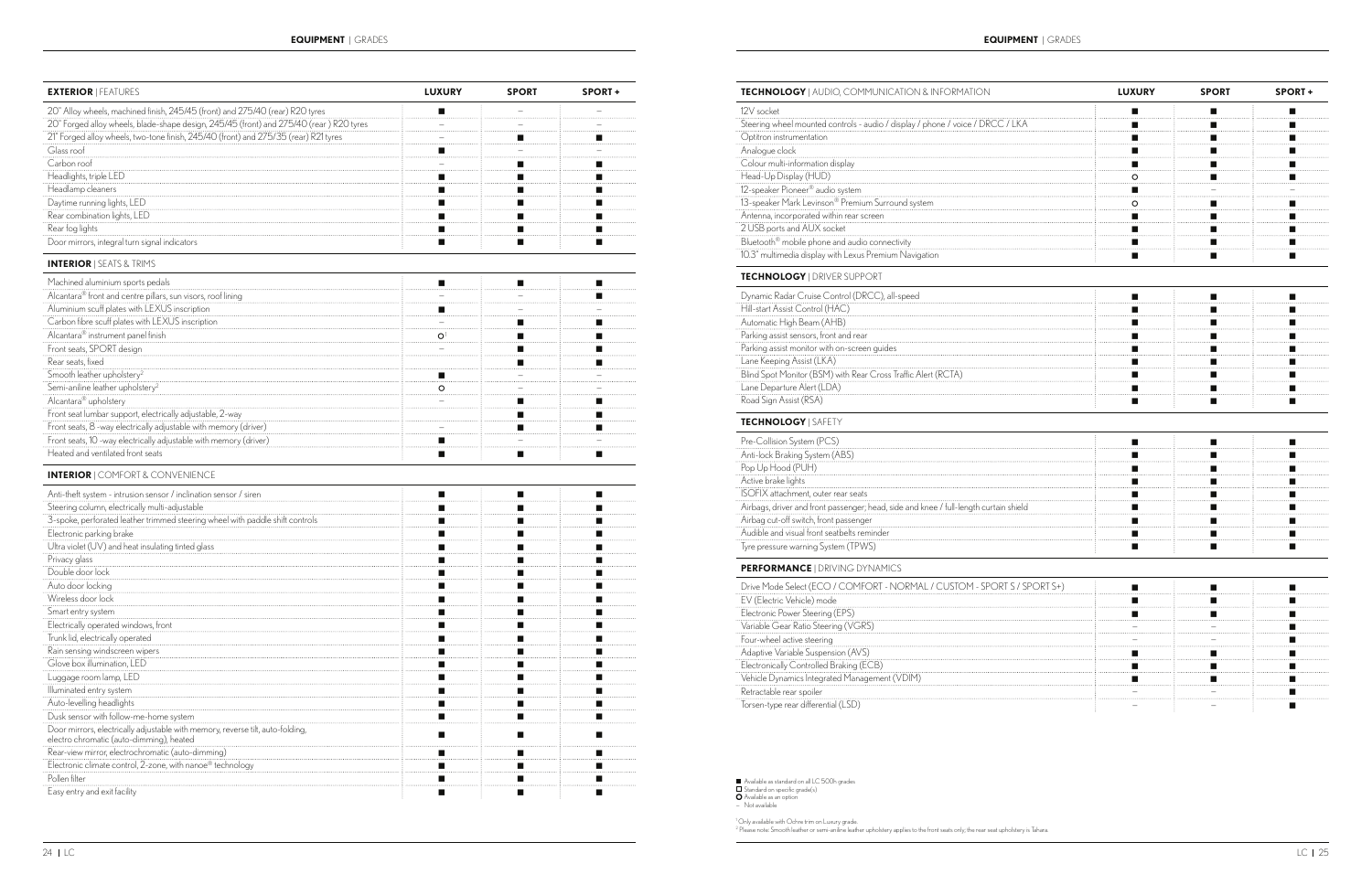1 Figure quoted is for the LC Luxury grade specified with glass roof. For the LC SPORT and SPORT + grades with carbon roof, the figure is 933

Please note: The dimensions illustrated above are measured in millimetres.

![](_page_13_Figure_9.jpeg)

1345

![](_page_13_Picture_10.jpeg)

![](_page_13_Picture_11.jpeg)

| <b>ENGINE</b>                    | <b>LC 500h</b>                   |
|----------------------------------|----------------------------------|
| Capacity (cc)                    | 3456                             |
| Cylinders / Valves               | V6/24                            |
| Maximum power (DIN hp @ rpm)     | 299@6600                         |
| Maximum power (kW@rpm)           | 220 @ 6600                       |
| Maximum torque (Nm @ rpm)        | 350 @ 5100                       |
| <b>ELECTRIC MOTOR</b>            |                                  |
| Type                             | AC synchronous, permanent magnet |
| Maximum power (DIN hp)           | 179                              |
| Maximum power (kW)               | 132                              |
| Maximum torque (Nm)              | 300                              |
| <b>TRANSMISSION</b>              |                                  |
| Type                             | Multi Stage Hybrid               |
| Drive                            | Rear-Wheel Drive                 |
| <b>TOTAL SYSTEM OUTPUT</b>       |                                  |
| Total power (DIN hp)             | 359                              |
| Total power (kW)                 | 264                              |
| <b>PERFORMANCE</b>               |                                  |
| Maximum speed (km/h)             | 250                              |
| Acceleration 0-100 km/h (s)      | 5,0                              |
| FUEL CONSUMPTION* (I/100km)      |                                  |
| Combined                         | $81*$                            |
| CO <sub>2</sub> EMISSIONS (g/km) |                                  |
| Combined                         | $184*$                           |
| <b>EMISSION STANDARD</b>         |                                  |
| Euro Class                       | Euro 6dg                         |
| <b>WEIGHTS (kg)</b>              |                                  |
| Gross vehicle                    | 2445                             |
| Kerb weight; Min. - Max. (kg)    | 1985-2020                        |
| <b>CAPACITIES (I)</b>            |                                  |
| Fuel tank capacity               | 82                               |
| Luggage compartment**            | 172                              |

The fuel consumption and CO<sub>2</sub> values are measured in a controlled environment on a representative production model, in accordance with the requirements of the new WLTP European Regulation EC 2017/1151 and its applicable<br>a

\* The combined Correlated NEDC fuel consumption 6,6 1/100km and combined CO<sub>2</sub> 150 g/km values are measured in a controlled environment, in accordance with the requirements of Directive EEC 2017/1152 incl. its amendments,

Please note: The information presented is based on manufacturer's preliminary data and is subject to charge without notice.<br>Please contact your local Lexus Authorised Retailer and/or **www.lexus.ee, www.lexus.ty, www.lexuss**